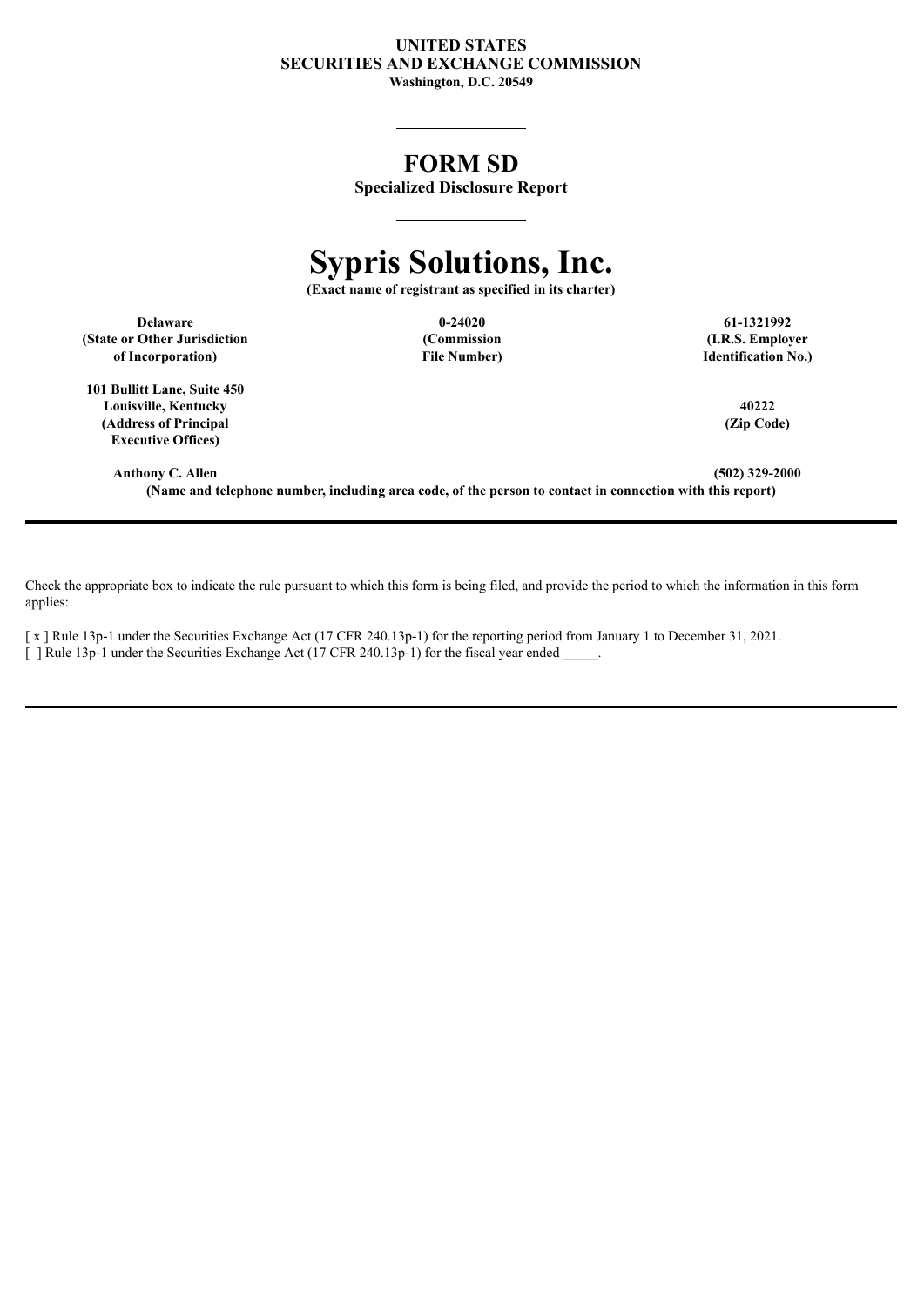#### **Section 1** – **Conflict Minerals Disclosure**

#### **Item 1.01 and 1.02 Conflict Minerals Disclosure and Report, Exhibit**

A copy of Sypris Solutions, Inc.'s Conflict Minerals Report for the year ended December 31, 2021 is provided as Exhibit 1.01 hereto and is publicly available at http://www.sypris.com.

#### **Section 2** – **Resource Extraction Issuer Disclosure**

| <b>Item 2.01</b>      | <b>Resource Extraction Issuer Disclosure and Report</b>   |
|-----------------------|-----------------------------------------------------------|
| Not Applicable        |                                                           |
|                       |                                                           |
|                       | <b>Section 3 – Exhibits</b>                               |
| <b>Item 3.01</b>      | <b>Exhibits</b>                                           |
| <b>Exhibit Number</b> | Description of Exhibit                                    |
| 1.01                  | <b>Conflict Minerals Report of Sypris Solutions, Inc.</b> |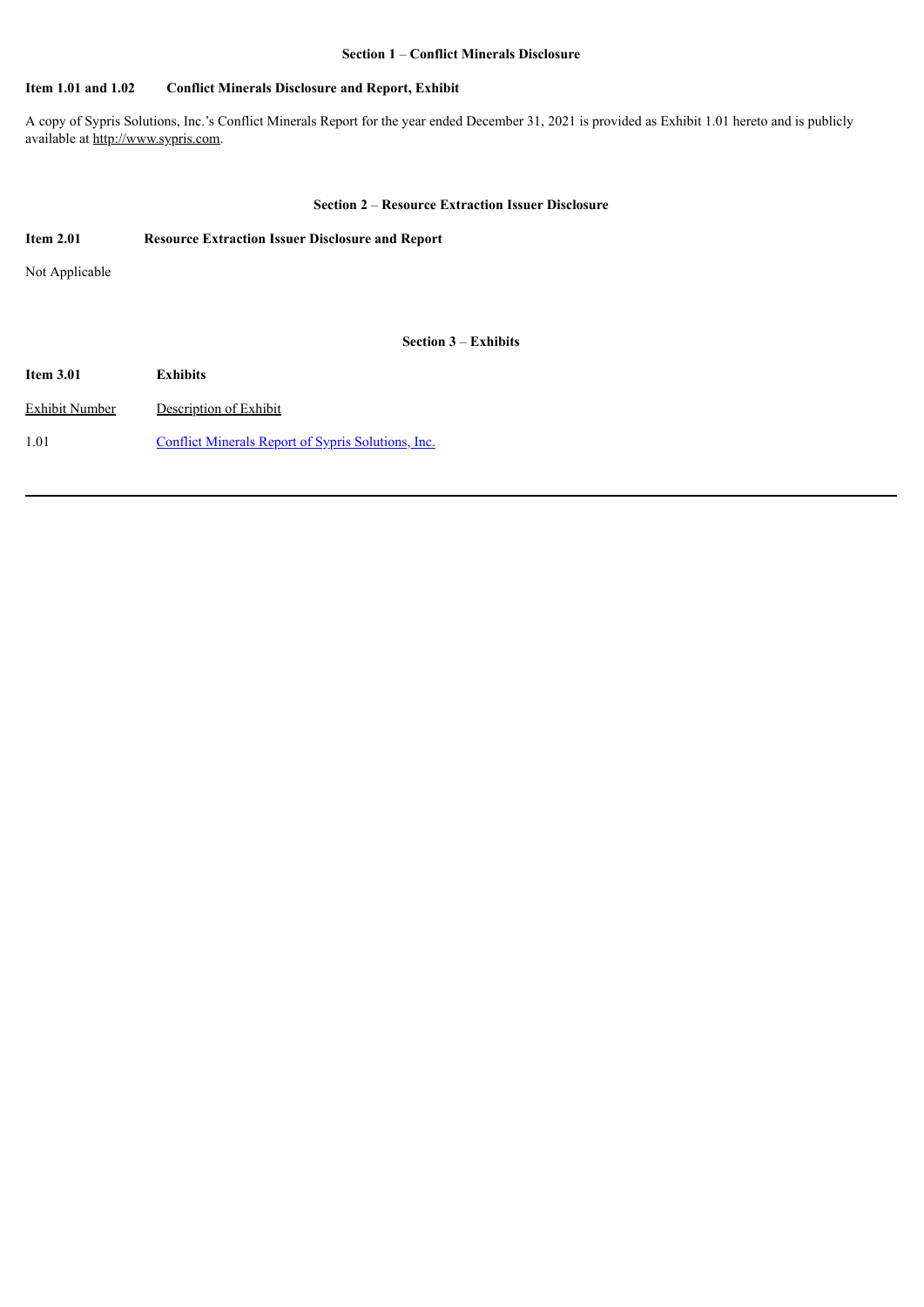## **SIGNATURES**

Pursuant to the requirements of the Securities Exchange Act of 1934, the registrant has duly caused this report to be signed on its behalf by the undersigned hereunto duly authorized.

Dated: May 27, 2022 **Sypris Solutions, Inc.**

By: /s/ ANTHONY C. ALLEN

Anthony C. Allen Vice President and Chief Financial Officer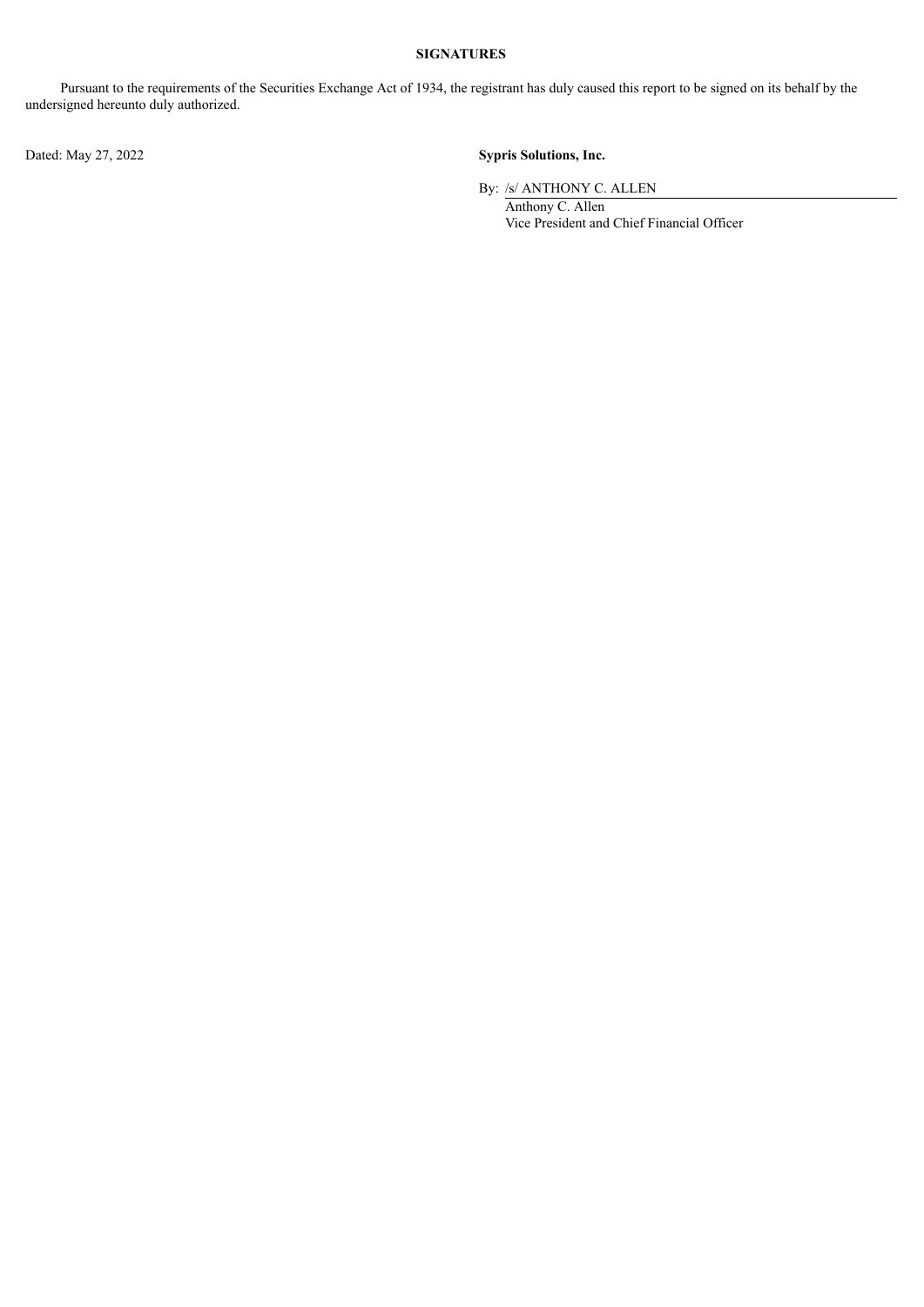<span id="page-3-0"></span>

### **CONFLICT MINERALS REPORT For the Year Ended December 31, 2021**

Sypris Solutions, Inc. ("Sypris," "we," "our," or the "Company") has filed the Conflict Minerals Report for the year ended December 31, 2021 in accordance with Rule 13p-1 under the Securities Exchange Act of 1934 (the "Rule"). Rule 13p-1 was adopted by the Securities and Exchange Commission (the "SEC") to implement reporting and disclosure requirements mandated by Section 1502 of the Dodd-Frank Wall Street Reform and Consumer Protection Act of 2010. Rule 13p-1 imposes reporting obligations on public companies whose final manufactured products contain one or more conflict minerals that are necessary to the functionality or production of such products. For purposes of the Rule and the related disclosures; the term, "Conflict Minerals," is defined to include cassiterite, columbite-tantalite, gold, wolframite, and their derivatives, which are limited to tin, tantalum, tungsten, and gold and are referred to in this report as "3TG," which may have directly or indirectly financed or benefited armed groups in the Democratic Republic of the Congo or an adjoining country ("Covered Countries").

#### **Business Overview**

Sypris is a diversified provider of truck components, oil and gas pipeline components and aerospace and defense electronics. The Company produces a wide range of manufactured products, often under multi-year, sole-source contracts with corporations and government agencies in the markets for truck components and assemblies and aerospace and defense electronics.

Our wholly-owned subsidiary, Sypris Technologies (exclusive of the Tube Turns brand) is a supplier of forged and machined components serving the commercial vehicle, off highway vehicle, and light truck markets in North America. We provide drivetrain components such as axle shafts, steer axle forgings and other components most often under sole-source contracts.

The Tube Turns brand of Sypris Technologies consists of engineered products, such as specialty closures, flanges and joints that supply the oil, gas and petrochemical market.

Our wholly-owned subsidiary, Sypris Electronics, is focused on circuit card and full box build manufacturing, high reliability manufacturing, systems assembly and integration, design for manufacturability and design to specification work.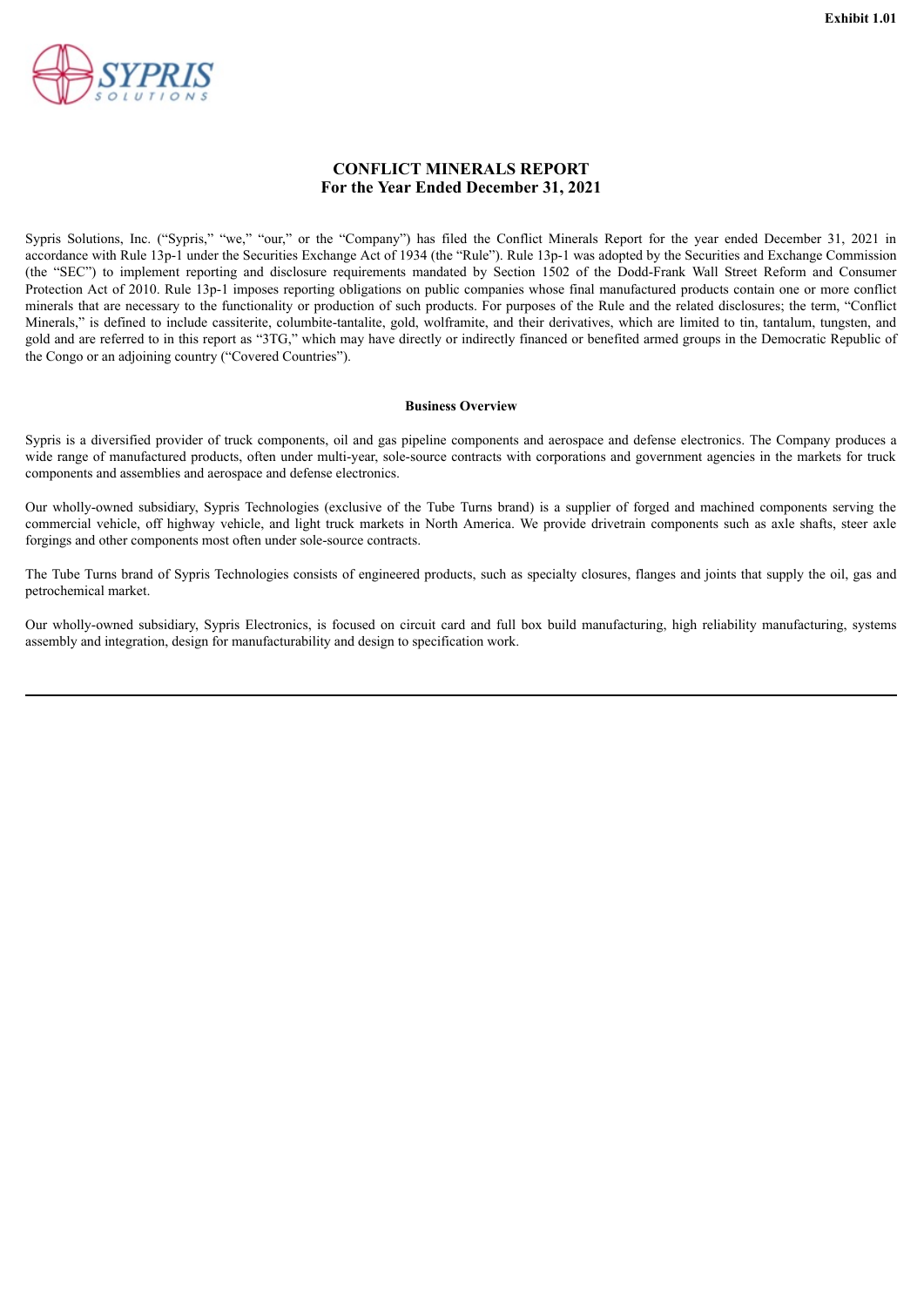#### **Conflict Minerals Program**

Our conflict minerals due diligence program is designed to be in conformity with the Organization for Economic Co-operation and Development Due Diligence Guidance for Responsible Supply Chains of Minerals from Conflict-Affected and High-Risk Areas, Second Edition, and related Supplements on Tin, Tantalum, Tungsten and Gold (collectively, "OECD Guidance"), specifically as it relates to our position in the minerals supply chain as a "downstream" purchaser. Through this process, we have confirmed many tiers in our supply chain, and we do not have any known, direct relationship with smelters or refiners. We rely on direct tier suppliers to provide information on the smelters and refiners, as well as the origin of Conflict Minerals contained in parts, products or services supplied to us, including sources of Conflict Minerals that are supplied to them from their upstream suppliers.

#### **Reasonable Country of Origin Inquiry**

We conducted our Reasonable Country of Origin Inquiry ("RCOI") to determine whether Conflict Minerals found in our products originated in the Covered Countries and did not come from recycled or scrap sources. The RCOI process included identification of relevant suppliers, data collection, and data assessment to determine whether further due diligence was required.

Each of our businesses conducted a review and assessment of their direct material suppliers that were most likely to provide parts or products containing Conflict Minerals. We engaged the services of a third party vendor to survey 85% of our total spend on direct material (the "Supplier Group") via the Electronic Industry Citizenship Coalition ("EICC")/Global eSustainment Initiative ("GeSI") Conflict Minerals Reporting Template ("CMRT"). For the 2021 reporting year, we offered the Supplier Group with web-based access to the CMRT. We rely on the Supplier Group to provide us with information concerning the origin of Conflict Minerals contained in the parts or products they supply to us. The Supplier Group then surveys their suppliers, and the survey process continues flowing down through the supply chain until the smelters and refiners are identified. Any break in the process results in incomplete information reported to us.

Based on the results of our RCOI, we do not have sufficient information to determine with specificity the source, mine or location of Conflict Minerals contained in our products. Therefore, we conducted due diligence on the source and chain of custody of the Conflict Minerals contained in our products.

#### **Due Diligence**

Our due diligence measures are designed to conform, in all material respects, with the OECD Guidance. The due diligence steps we performed are set forth below according to the five-step framework established by the OECD.

#### *Step 1. Management Systems*

*Conflict Minerals Policy*. We have adopted a conflict minerals policy that is available to our employees, suppliers and other interested parties and can be accessed internally in our corporate policies and externally on our website at Investor Relations/Corporate Governance at: www.sypris.com.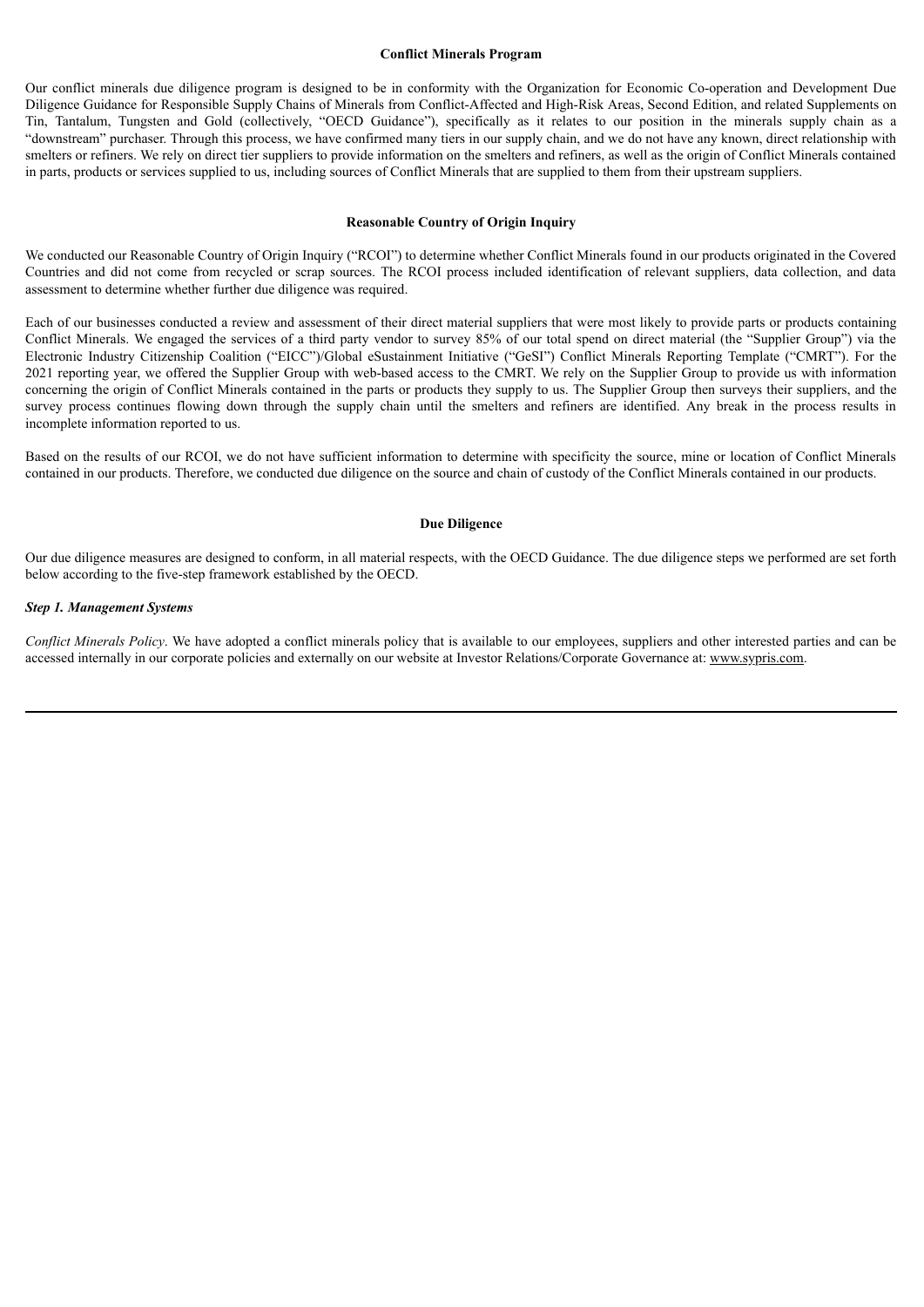*Internal Compliance Team.* Sypris has established a management system for conflict minerals that includes a compliance team (the "Compliance Team") composed of members of management and persons responsible for supply chain activities at each of our businesses. The team is responsible for implementing our Conflict Minerals compliance strategy responsive to the Rule and the OECD Guidance.

*Control Systems.* Our internal controls include, but are not limited to the use of third-party data vendors, due diligence tools created by the Conflict-Free Sourcing Initiative ("CFSI"), use of the CMRT, data retention in an electronic database and our Code of Conduct.

*Supplier Engagement.* The Compliance Team considers and implements certain supplier best practices. The Supplier Group was provided access to information and resources on conflict minerals and use of the CMRT, as well as contact information for parties responsible for our compliance.

*Grievance Mechanism.* Sypris has grievance mechanisms whereby employees and others can report violations of its policies, including the Conflict Minerals Policy. Our Code of Conduct is publicly available on our website at: www.sypris.com.

#### *Step 2. Identify and Assess Risks in the Supply Chain*

*Distribute to and Request Information from Supplier Group.* Sypris distributed the CMRT to the Supplier Group to gather information from the supply chain, along with instructions and resources regarding completion of the CMRT.

*Review and Assessment of Responses from Supplier Group.* We reviewed responses from our supply chain against our criteria for assessing risk and considered whether further engagement was appropriate. Our criteria included no responses, incomplete responses and the reasonableness or unreasonableness of the data. We also compared smelters and refiners identified by the Supplier Group against the list of facilities that have received a "conflict free" designation from the CFSI.

#### *Step 3. Design and Implement a Strategy to Respond to Risks*

Sypris has instituted the following risk management strategy:

- We have adopted a Conflict Minerals Policy.
- Senior management is briefed about our due diligence efforts on a regular basis.
- We have established a procedure for risk mitigation that includes monitoring, tracking and reporting progress to senior management.
- We distribute background information on the Rule and the CMRT to our Supplier Group so that they understand our expectations with respect to compliance with the Rule.

#### *Step 4. Carry Out Independent Third-Party Audit of Supply Chain Due Diligence Practices*

Due to our position in the supply chain, we rely on the CFSI program to determine, to the extent reasonably practicable, if smelters and refiners in our supply chain are in compliance with the Conflict-Free Smelter Program assessment protocols and deemed to be conflict free.